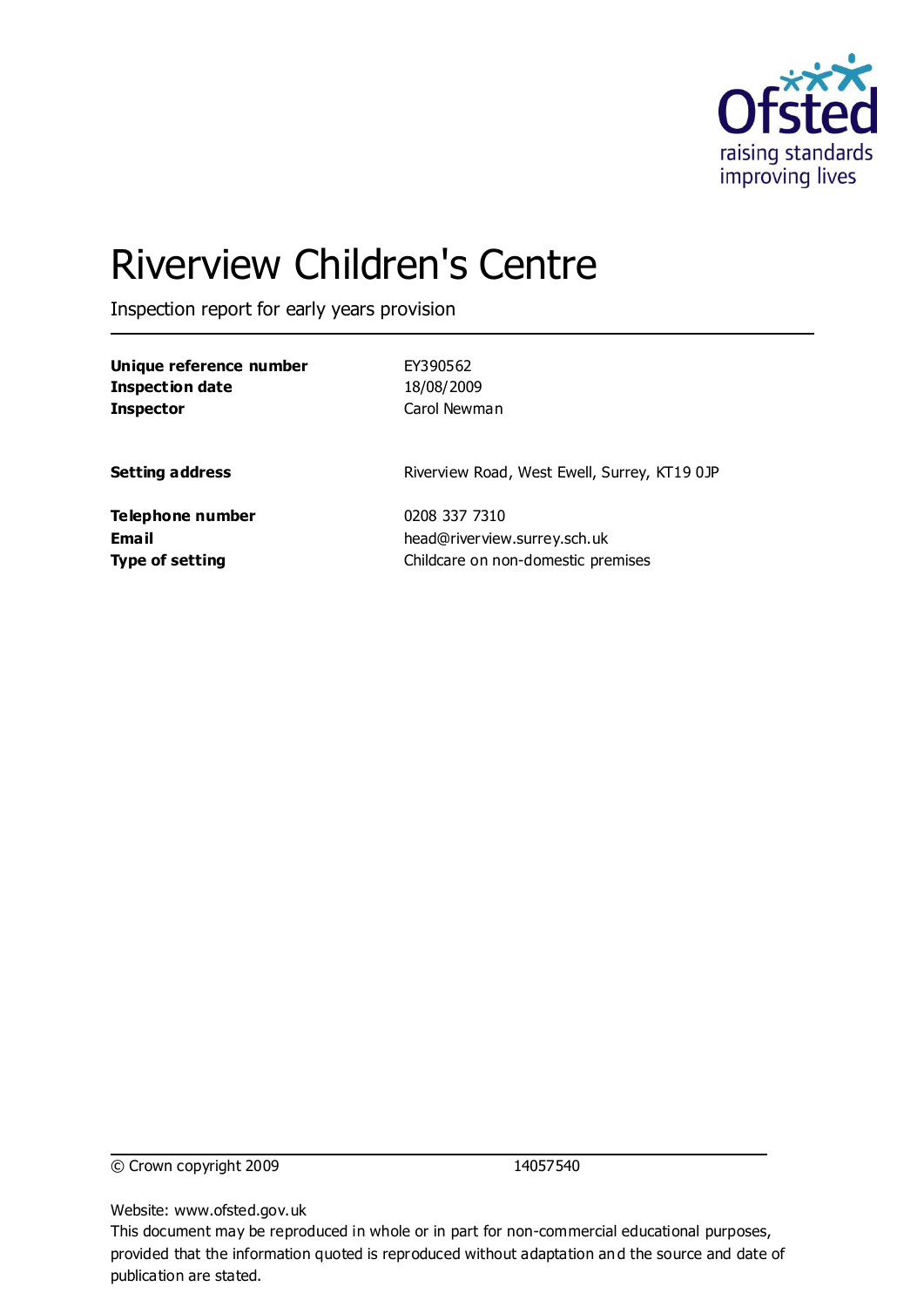## **Introduction**

This inspection was carried out by Ofsted under Sections 49 and 50 of the Childcare Act 2006 on the quality and standards of the registered early years provision. 'Early years provision' refers to provision regulated by Ofsted for children from birth to 31 August following their fifth birthday (the early years age group). The registered person must ensure that this provision complies with the statutory framework for children's learning, development and welfare, known as the *Early* Years Foundation Stage.

The provider must provide a copy of this report to all parents with children at the setting where reasonably practicable. The provider must provide a copy of the report to any other person who asks for one, but may charge a fee for this service (The Childcare (Inspection) Regulations 2008 regulations 9 and 10).

The setting also makes provision for children older than the early years age group which is registered on the voluntary and/or compulsory part(s) of the Childcare Register. This report does not include an evaluation of that provision, but a comment about compliance with the requirements of the Childcare Register is included in Annex B.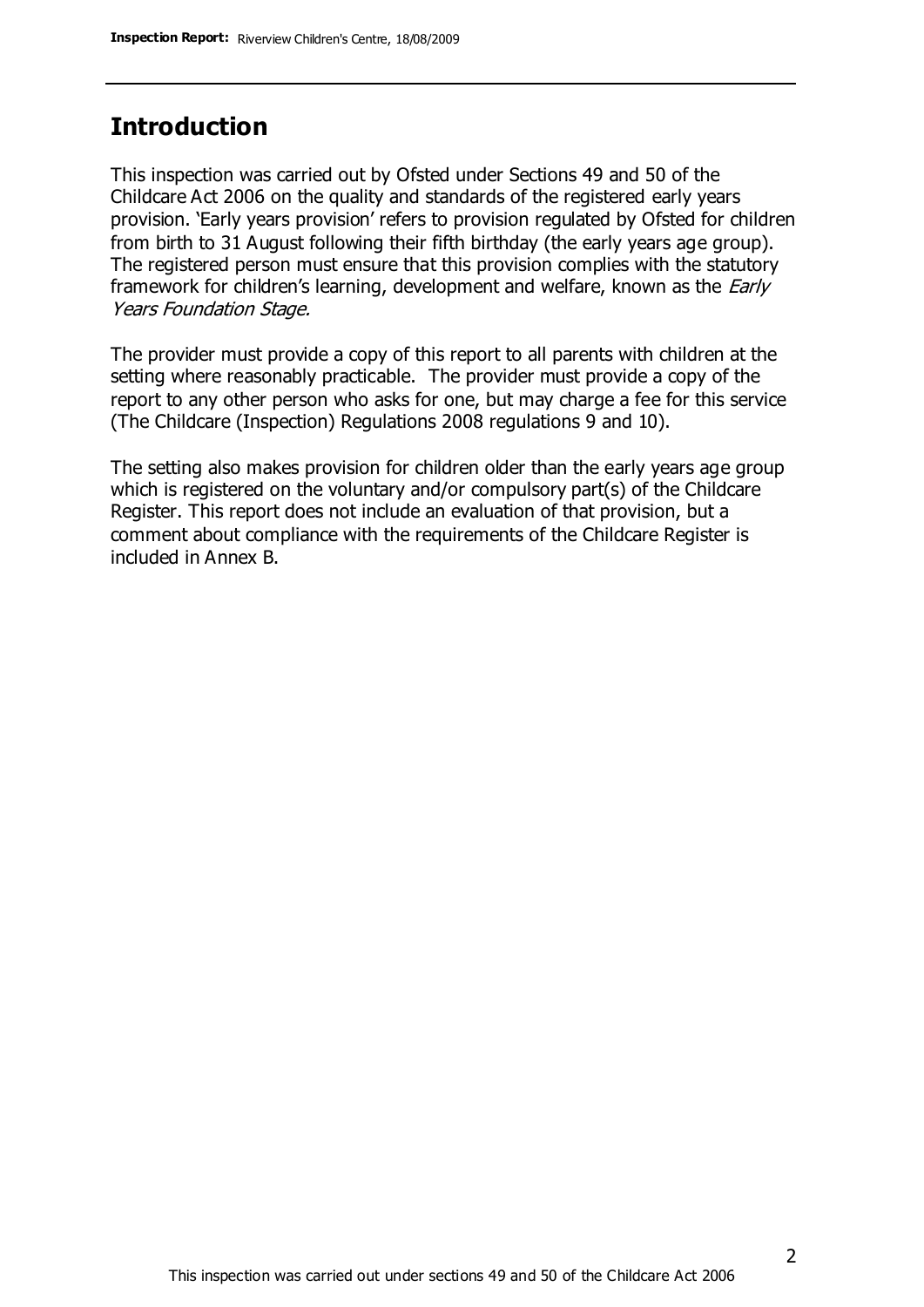### **Description of the setting**

Riverview Children's Centre was registered in 2009 on the Early Years Register and both the compulsory and voluntary parts of the Childcare Register. The centre is located in the grounds of Riverview Primary School. It is registered to provide full and part time day care for children in the early years age group and after school and holiday care for school age children. In addition, a number of services run from the centre to support local children and families.

Riverview Day Nursery operates from one large room in the Children's Centre. There is a separate area for children under two years within this provision. There are 44 children in the early years age group on roll. The Day Nursery has access to a fully enclosed outdoor area. It operates for 50 weeks of the year and is open from 08.00 to 17.45, five days a week. The nursery manager and staff all hold appropriate early years qualifications.

The out of school club and holiday playscheme operate from a separate area of the Children's Centre. This service is open each weekday from 15:00 to 17:45 and during school holidays from 08.00 to 17.45, five days a week.

Although both provisions are part of the Children's Centre, they are separately managed and staffed.

#### **Overall effectiveness of the early years provision**

Overall, the quality of the provision is good. Children arrive at the nursery keen to play and learn and staff are kind and caring. Staff are fully inclusive in their practice and they recognise the uniqueness of every child. The setting is beginning to use self-evaluation very effectively to continually develop the worthwhile and challenging experiences that children currently enjoy.

### **What steps need to be taken to improve provision further?**

To further improve the early years provision the registered person should:

continue to use observations and assessments to identify learning priorities and plan relevant and motivating learning experiences for each child.

### **The leadership and management of the early years provision**

The manager works hard to build a strong staff team and an effective provision. She has developed a full set of policies and procedures to guide staff in their daily practice. All record keeping is in place and very well maintained.

Staff are well qualified and keen to attend further training to develop additional skills. The manager is currently increasing the staff team to meet the needs of the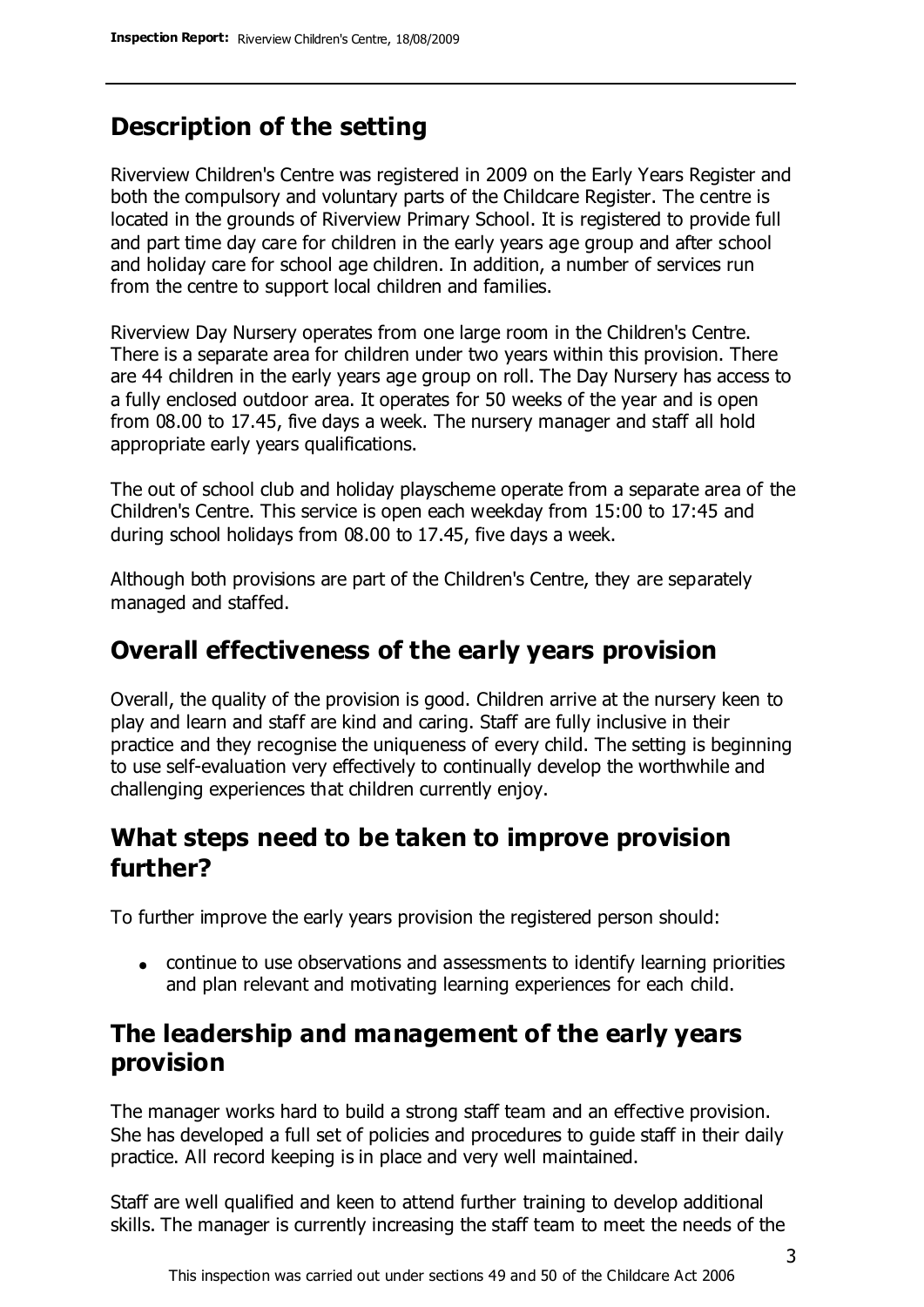provision and good recruitment procedures are in place to ensure staff are suitable.

Staff regularly review how children use resources and they work tirelessly to continually enhance the children's learning experiences. For example, the quiet area has been re-arranged to encourage the children to visit it. The manager and staff team constantly evaluate the provision to identify strengths and areas for development. This is a new provision and the manager has a comprehensive action plan in place for the development of the setting.

Effective links with parents, the school and other external agencies ensure children's individual needs are met and all children are included. The setting closely liaises with the school to make sure activities are complementary and the nursery makes good use of the Children's Centre resources for the children's benefit. Parents are kept informed of their children's progress. However, partnership with parents is an area that the manager has identified for further development. Parents are encouraged to contribute suggestions via the suggestion box.

Staff are made aware, at induction, of the procedures to follow if they have concerns about a child in their care and additional training has been arranged to consolidate this knowledge. This means staff can act in the best interests of the children. Good records, procedures and risk assessments support children's safety throughout their happy, busy time in the nursery.

#### **The quality and standards of the early years provision**

This inspection took place in the day nursery as the out of school provision was not in operation on the day of the visit.

Staff plan and provide a very good range of interesting activities based on the children's interests. For example, children have a wonderful time using large cardboard boxes, in the outdoor area, in different ways. Some children use them for active, imaginative play and others develop craft activities with them. Children are free to choose resources and they move confidently from activity to activity. Staff are very skilled at encouraging the children's autonomy as they know when it is appropriate to intervene and when to leave children to work through their play for themselves. This encourages children to take pleasure and pride in their achievements. Staff ask open ended questions that encourage children to think and they make good use of spontaneous learning opportunities. For example, children learn about safety when discussing the gardener's visit.

The room is very well set up to incorporate all six areas of learning and children understand the routines of the setting. For example, they independently choose which timer to use to tell their peers how long they can take when working with the computer. Children become engaged in activities, such as imaginative play with the boat/undersea world resources, threading, drawing and cutting, singing and stories.

Staff encourage children to solve problems for themselves. For example, children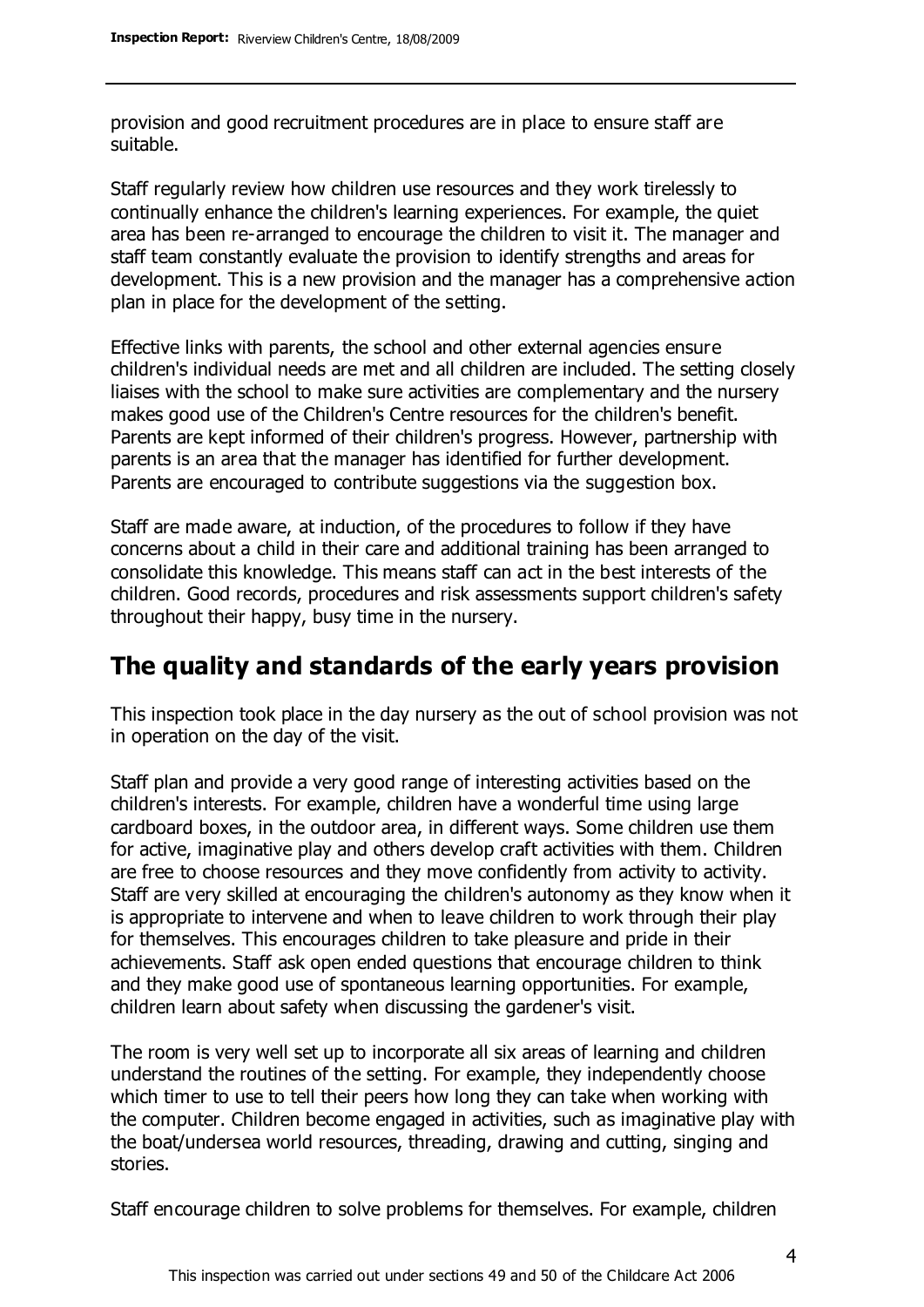find letters on their name cards so that they can write their names on their drawings and they independently work out how to hold the scissors to cut the cardboard boxes. Babies are well supported in their designated area of the provision and when they join with the older children for group activities. Imaginative wall displays provide good examples of children's work and support a welcoming environment.

Staff make regular, informative observations of children's activities and these are used to develop planned activities. Staff know the children very well and, as a result, all children make good progress. However, observations and assessments are not being effectively used to identify learning priorities and plan relevant and motivating learning experiences for each child, and staff do not always plan together.

Staff work very closely with parents, the school and the local authority to meet children's individual needs. For example, they take advice and develop effective systems to encourage good behaviour. Children are very happy, busy and productive in the setting and this impacts on the high standards of behaviour observed at the visit. Children's differences are acknowledged and respected. Staff encourage children to be good learners recognising their own needs and those of others and this is a real strength of the provision.

Regular risk assessments contribute to children's safety in the setting and on outings. Security is good and children learn how to keep themselves safe through regular emergency evacuation practices and reminders to make 'Good Choices'. Staff have a good understanding of the procedures to follow should they have concerns about a child in their care. This means they can act in the children's best interests.

Children benefit from a high quality, balanced, healthy diet provided by outside caterers and children's dietary needs are very well met. Children confidently help themselves to drinks from the water cooler. They learn a range of healthy practices such as covering their mouths when sneezing or coughing, wearing sun hats and taking outdoor shoes off when indoors. Children are encouraged to take advantage of the fresh air and physical exercise throughout the day. All records that support children's health and well-being are very well maintained.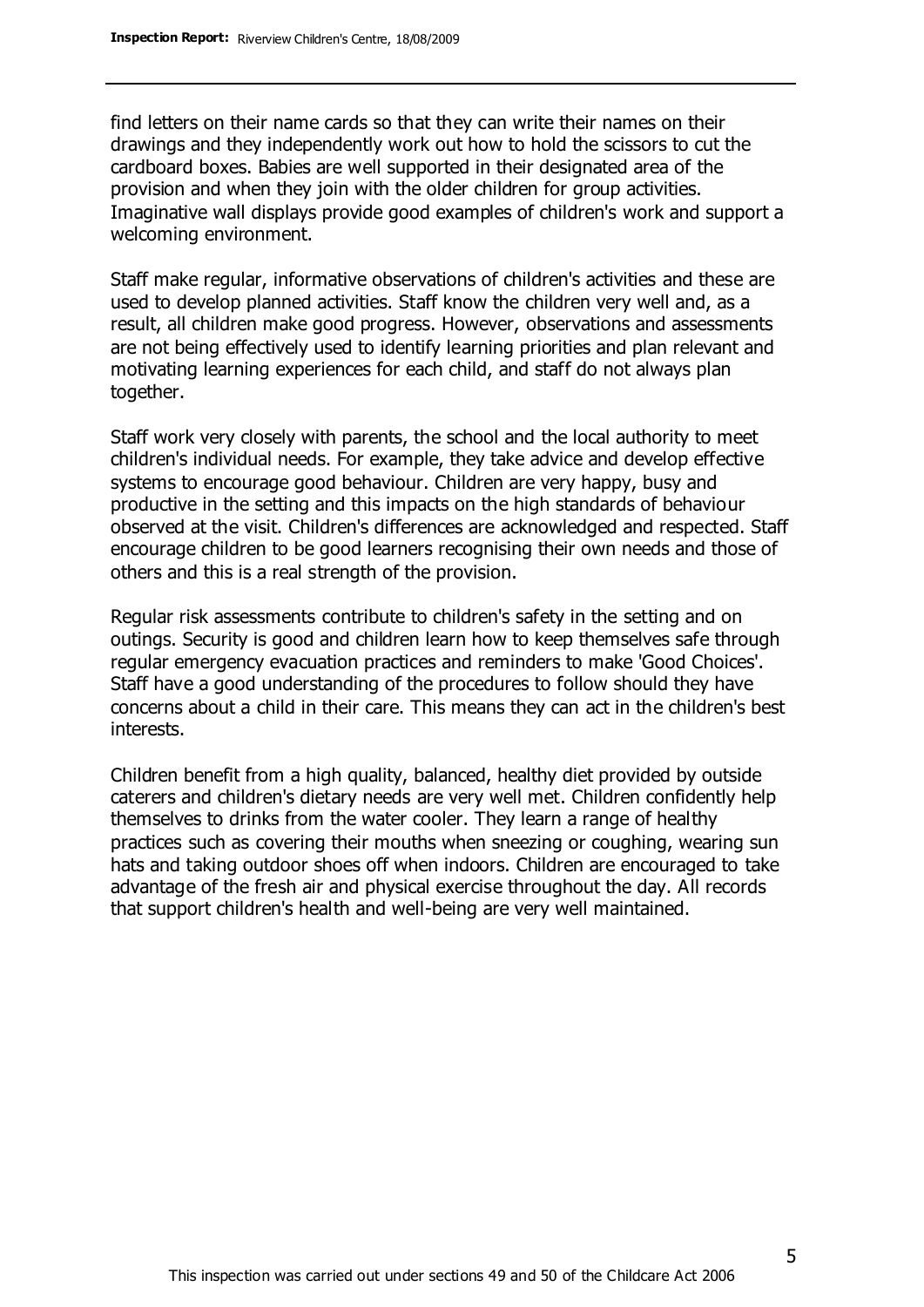## **Annex A: record of inspection judgements**

#### **The key inspection judgements and what they mean**

Grade 1 is Outstanding: this aspect of the provision is of exceptionally high quality Grade 2 is Good: this aspect of the provision is strong Grade 3 is Satisfactory: this aspect of the provision is sound Grade 4 is Inadequate: this aspect of the provision is not good enough

#### **Overall effectiveness**

| How effective is the provision in meeting the needs<br>of children in the Early Years Foundation Stage? |  |
|---------------------------------------------------------------------------------------------------------|--|
| How well does the provision promote inclusive practice?                                                 |  |
| The capacity of the provision to maintain continuous                                                    |  |
| improvement.                                                                                            |  |

#### **Leadership and management**

| How effectively is provision in the Early Years               |  |
|---------------------------------------------------------------|--|
| <b>Foundation Stage led and managed?</b>                      |  |
| How effective is the setting's self-evaluation, including the |  |
| steps taken to promote improvement?                           |  |
| How well does the setting work in partnership with parents    |  |
| and others?                                                   |  |
| How well are children safequarded?                            |  |

#### **Quality and standards**

| How effectively are children in the Early Years<br><b>Foundation Stage helped to learn and develop?</b> |   |
|---------------------------------------------------------------------------------------------------------|---|
| How effectively is the welfare of children in the Early                                                 | ר |
| <b>Years Foundation Stage promoted?</b>                                                                 |   |
| How well are children helped to stay safe?                                                              |   |
| How well are children helped to be healthy?                                                             |   |
| How well are children helped to enjoy and achieve?                                                      |   |
| How well are children helped to make a positive                                                         | 2 |
| contribution?                                                                                           |   |
| How well are children helped develop skills that will                                                   |   |
| contribute to their future economic well-being?                                                         |   |

Any complaints about the inspection or report should be made following the procedures set out in the guidance available from Ofsted's website: www.ofsted.gov.uk